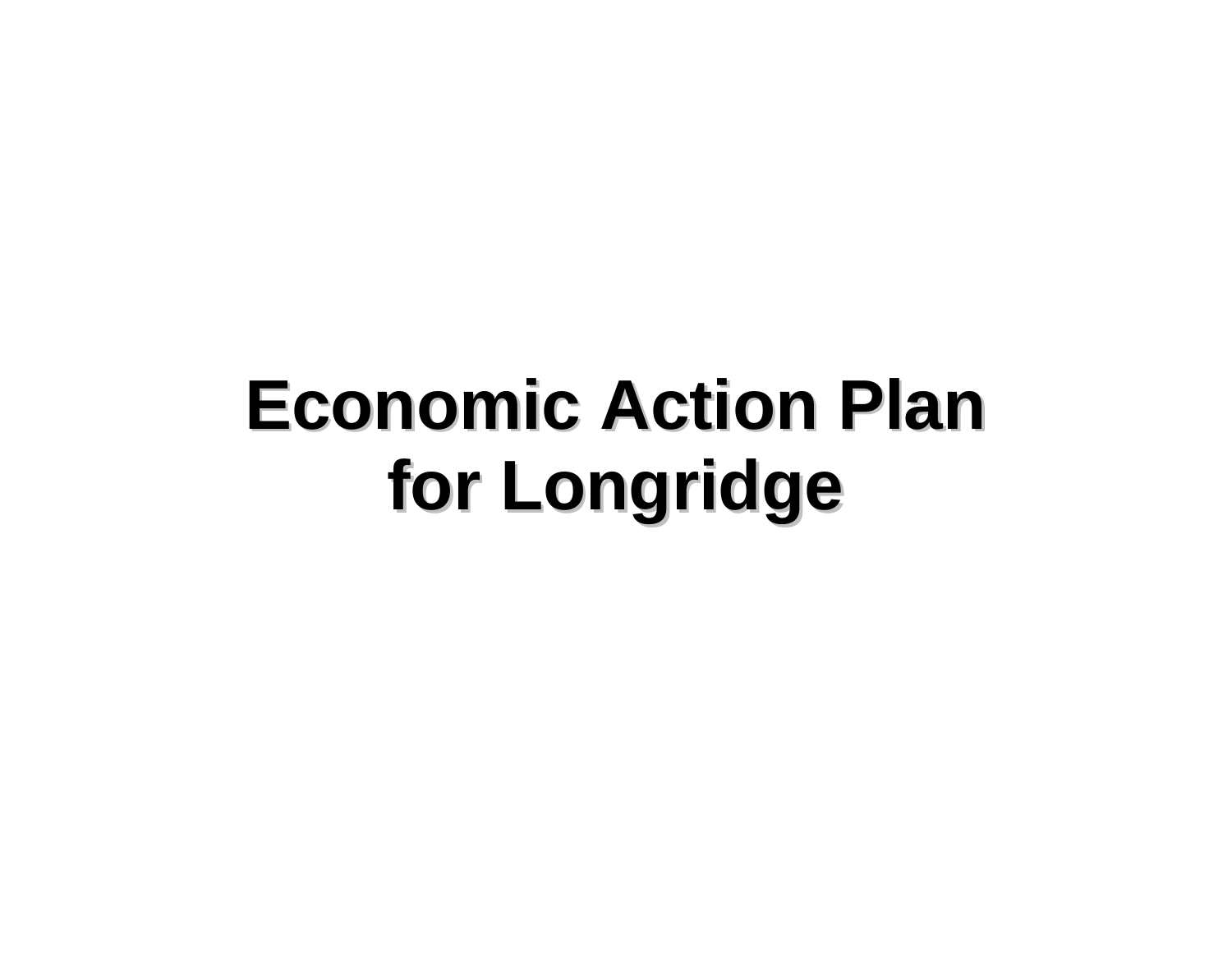## **Introduction**

This document sets out a number of actions to support the economy of the town of Longridge and the rural area that surrounds it. Our aspirations are for the whole area to be economically vibrant and sustainable and to enhance Longridge's role as a Market Town. A Town Team made up of the following organisations has been formed to work in partnership for the purpose of monitoring, reviewing and developing the plan and to maintain a relevant long-term economic strategy for the area, based on comprehensive, sustainability principles:

- Longridge Town Council (LTC)
- Longridge Business Group (LBG)
- Longridge Social Enterprise Company (LSEC)
- Longridge Partnership (LP)
- Lancashire County Council (LCC)
- Ribble Valley Borough Council (RVBC)

Business Link North West (BLNW) will also contribute towards the actions within the plan as the regions business support organisation. The key to success if find a way in which the objectives of the Longridge Economic Action Plan can be taken forward in a way that can be sustained in the long term. The role of the group is to make sure that things get done, organisations work together and that there are longer-term plans in place. It will also bring together other local groups and public agencies as appropriate to work in a coordinated and focussed way towards achieving its objectives.

## **Background**

Longridge is a major settlement within the Ribble Valley. It has a long history of social and industrial change over the last 200 years. Longridge first became recognised as a market town at the end of the 18th Century when the town became a focal point for the local farming community. Longridge has seen a sustained growth in population in recent years and plays a continued role as key local service centre.

The main aims of this action plan document seek to support the aspirations of all partners involved towards promoting Longridge as a retail, business and leisure destination to consumers and other businesses in the North West, ensuring that the trading environment in the town is conducive to the success of businesses and encourage the establishment of other businesses in the town and generally aid in developing the potential of Longridge environmentally, socially and economically. Longridge is a rural service centre. Maintaining this is vital to the economic prosperity of the town.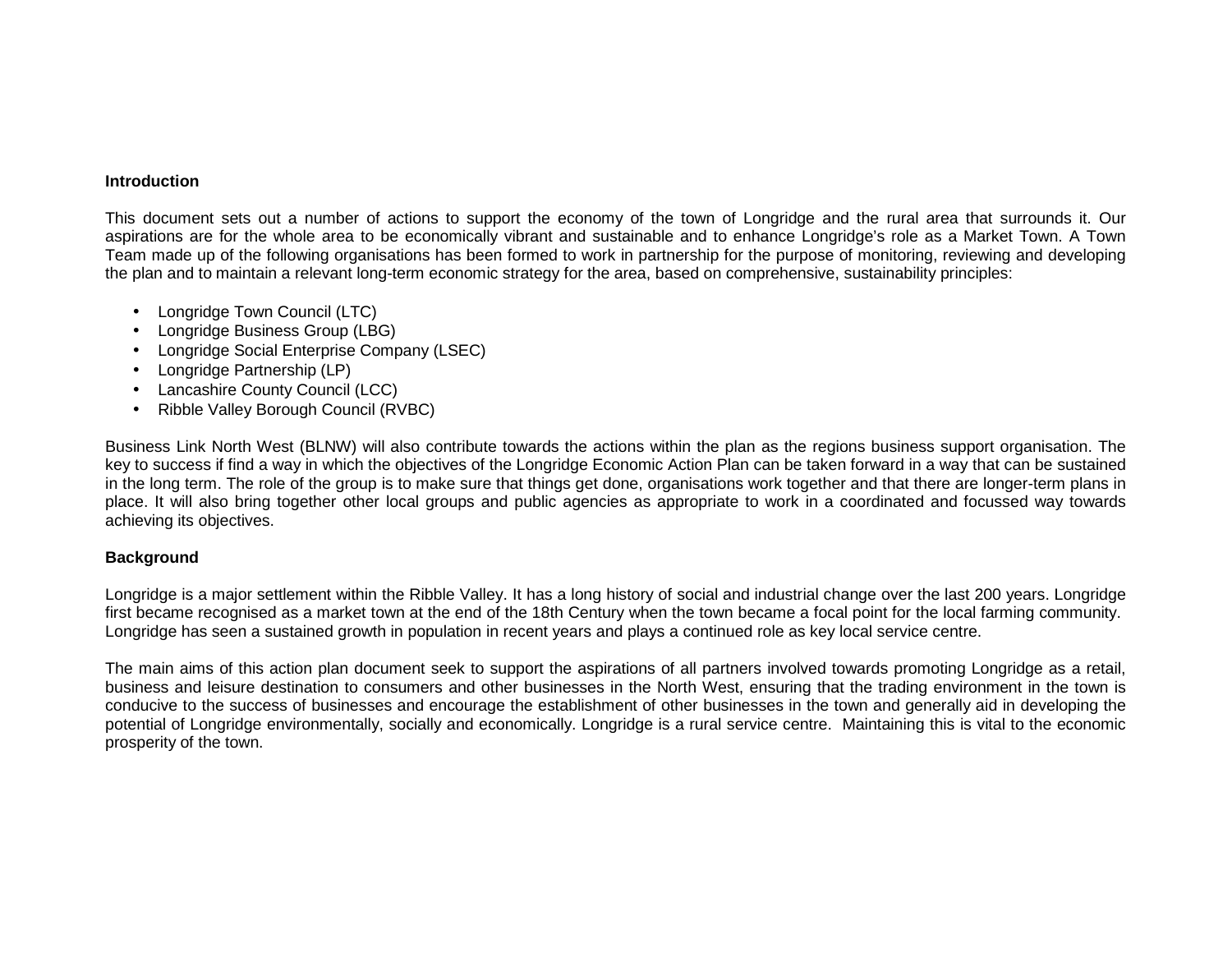## ECONOMIC ACTION PLAN: -

| Project / Theme 1                                                                     | <b>Actions / Activities</b>                                                                                                               | <b>Outputs</b>                                                                                                                                                                                                           | Reason                                                                                                                                                           | Lead         | <b>Others</b>              | <b>Times</b>        |
|---------------------------------------------------------------------------------------|-------------------------------------------------------------------------------------------------------------------------------------------|--------------------------------------------------------------------------------------------------------------------------------------------------------------------------------------------------------------------------|------------------------------------------------------------------------------------------------------------------------------------------------------------------|--------------|----------------------------|---------------------|
| <b>Supporting and</b><br>sustaining new and<br>existing<br>businesses in<br>Longridge | <b>Work with the Longridge Business</b><br><b>Group strengthen local</b><br>businesses involvement, activities<br>and increase membership | Increase current membership<br>of LBG from 44 to 75 by<br>December 2010.                                                                                                                                                 | Increased membership<br>and involvement will create<br>increased revenues for the<br>group and enable greater<br>activities to support trade<br>and promotion.   | <b>LBG</b>   | <b>RVBC</b>                | $Jun-10$<br>ongoing |
|                                                                                       | Develop a database of Longridge<br>businesses and the surrounding<br>area for communication purposes                                      | Regular updates on business<br>support, activities and events<br>in Longridge and to promote<br>good news stories.                                                                                                       | So that Longridge<br>businesses can be<br>contacted on issues of<br>relevance                                                                                    | <b>LBG</b>   | <b>RVBC</b>                | $Jun-10$<br>ongoing |
|                                                                                       | Establish a business support hub<br>in the centre of Longridge within<br>the refurbished Station Buildings.                               | Businesses will have access to<br>the facility for meetings, hot<br>desking and small conferences<br>and seminars provided by<br>business support providers.<br>Presentation, ICT and fast<br>Broadband facilities also. | So that local businesses<br>have access to information<br>and facilities and increase<br>potential of new<br>investors/business start up<br>activity in the area | <b>LSEC</b>  | RVBC/<br>LCC/<br><b>BL</b> | Aug-10              |
|                                                                                       | Increase the provision of business<br>support. Plan and deliver a series<br>of business support<br>events/activities in Longridge.        | Establish and produce a<br>calendar of business support<br>events for 2010/2011                                                                                                                                          | So that local businesses<br>have access to information<br>and facilities and increase<br>potential of new<br>investors/business start up<br>activity in the area | <b>RVBC</b>  | LBG/<br>LCC/<br><b>BL</b>  | Aug-10              |
|                                                                                       | <b>Identify opportunities for new</b><br>business, promote inward<br>investment and monitor empty or                                      | Joint marketing of empty<br>property with agents                                                                                                                                                                         | Reduce the number of<br>empty premises and<br>increase employment,<br>trade and footfall.                                                                        | Town<br>Team | RVBC/<br><b>LEP</b>        | Sep-10              |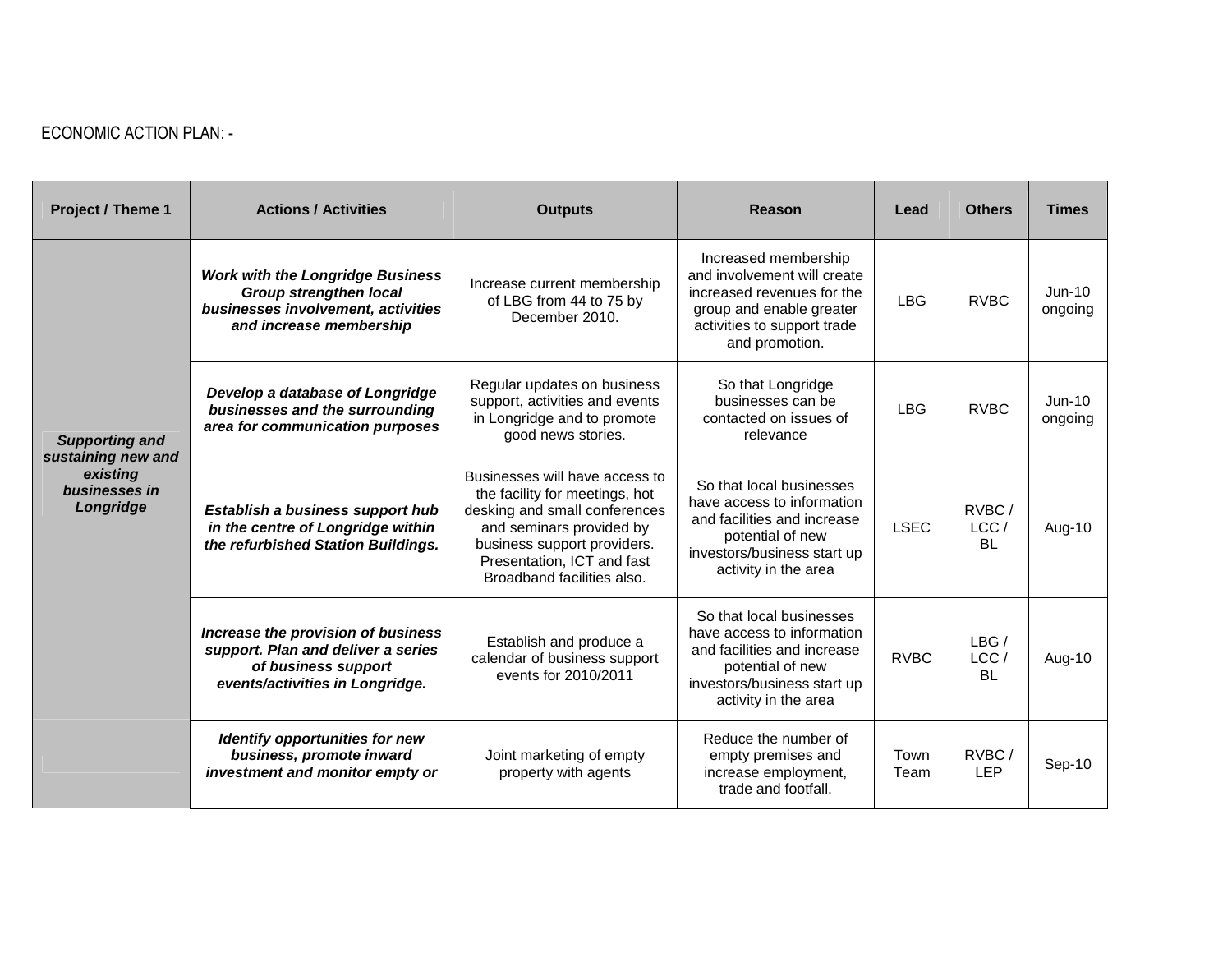| Project / Theme 1                                                                     | <b>Actions / Activities</b>                                                                                                              | <b>Outputs</b>                                                                                  | Reason                                                                                                            | Lead        | <b>Others</b>        | <b>Times</b>  |
|---------------------------------------------------------------------------------------|------------------------------------------------------------------------------------------------------------------------------------------|-------------------------------------------------------------------------------------------------|-------------------------------------------------------------------------------------------------------------------|-------------|----------------------|---------------|
|                                                                                       | underused business sites and<br>premises and assist in their<br>marketing/promotion.                                                     |                                                                                                 |                                                                                                                   |             |                      |               |
| <b>Supporting and</b><br>sustaining new and<br>existing<br>businesses in<br>Longridge | Produce a gap analysis to<br>proactively identify business and<br>enterprise opportunities across<br>retail and service sector delivery. | Produce Retail Health Check<br>Report for the group with<br>options.                            | Having a good mix of retail<br>service provides self-<br>containment for Longridge.                               | <b>RVBC</b> | LBG/<br><b>LSEC</b>  | <b>Jul-10</b> |
|                                                                                       | Analyse & review the support<br>available for Longridge<br>businesses and seek measures to<br>fill these gaps where possible.            | Put together a business<br>support portfolio for Longridge<br>firms and develop as<br>necessary | So that local firms know<br>exactly what support is<br>available to them                                          | <b>BLNW</b> | RVBC/<br><b>LBG</b>  | Sep-10        |
|                                                                                       | Assist in the provision for a local<br>delivery point for business<br>training.                                                          | Set up the Old Station<br>Buildings to provide training<br>facilities for local firms           | So that local firms can<br>access information                                                                     | <b>LSEC</b> | RVBC/<br>BL          | Aug-10        |
|                                                                                       | Produce a study to examine<br>availability of broadband provision<br>in Longridge.                                                       | Broadband study                                                                                 | To ensure that businesses<br>can access broadband                                                                 | <b>RVBC</b> | <b>LCC</b>           | Oct-10        |
|                                                                                       | Work with existing businesses to<br>develop the evening and overall<br>hospitality and leisure economy in<br>Longridge.                  | Set up a specialist evening<br>economy group through<br>Longridge Business Group                | So that they can develop<br>ideas, arrange joint<br>marketing and pool<br>resources to strengthen<br>their offer. | <b>LBG</b>  | RVBC/<br><b>LBG</b>  | Sep - 10      |
|                                                                                       | Work with partners to identify the<br>potential for a small business<br>incubation facility in Longridge.                                | Identify if there is a need for<br>new business start up space                                  | So that potential new<br>businesses can access<br>affordable accommodation                                        | <b>LCC</b>  | LSEC/<br><b>RVBC</b> | Oct-10        |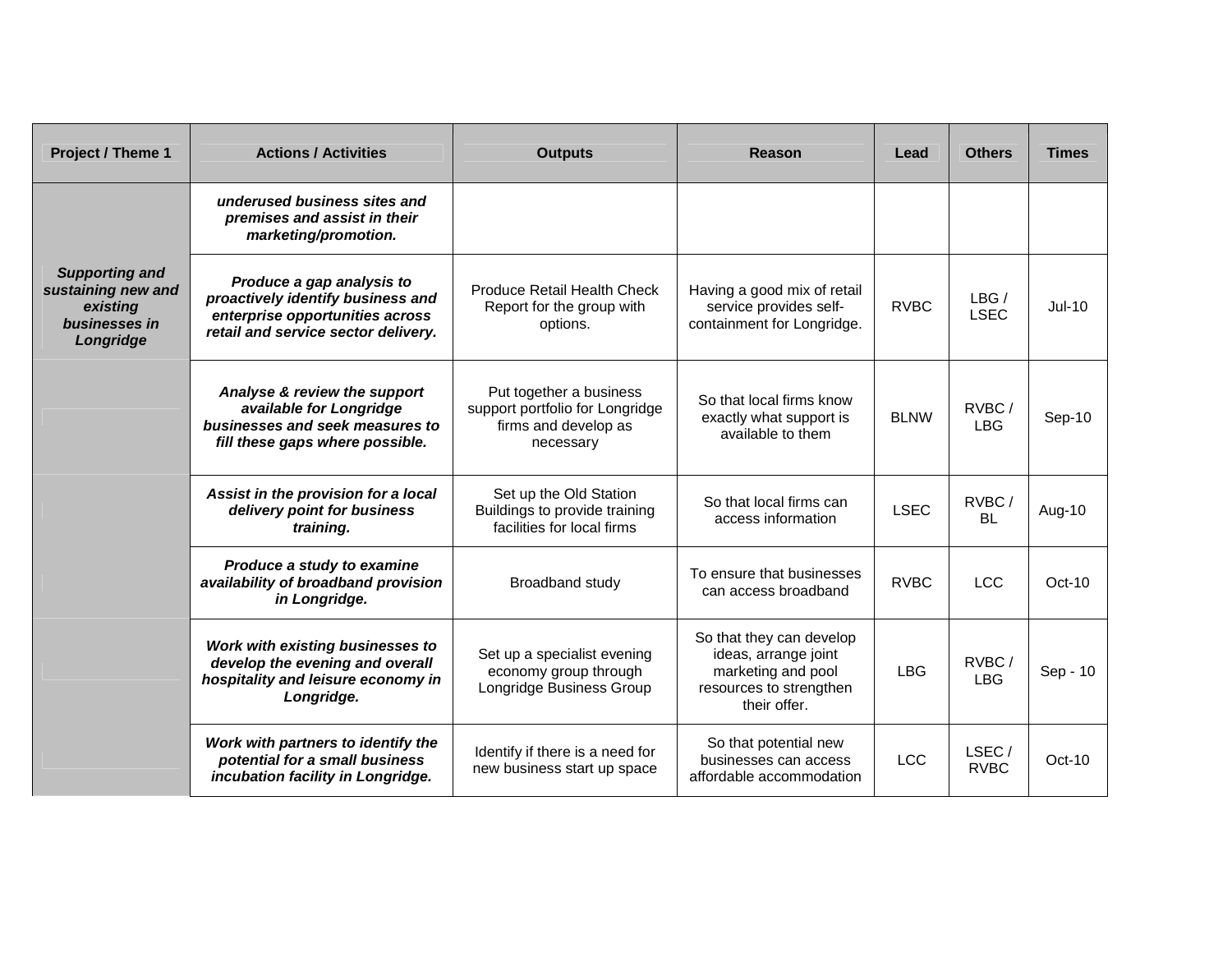| <b>Project / Theme 2</b>                                                                                              | <b>Actions / Activities</b>                                                                                                                                                                                   | <b>Outputs</b>                                                                                       | <b>Reason</b>                                                                                                  | Lead             | <b>Others</b>                     | <b>Times</b>               |
|-----------------------------------------------------------------------------------------------------------------------|---------------------------------------------------------------------------------------------------------------------------------------------------------------------------------------------------------------|------------------------------------------------------------------------------------------------------|----------------------------------------------------------------------------------------------------------------|------------------|-----------------------------------|----------------------------|
| <b>Improving the</b><br><b>Environment and</b><br>appearance of<br>Longridge and the<br>overall visitor<br>experience | <b>Conduct regular audits of the Town</b><br>Centre area to assess areas of poor<br>visual quality, empty and underused<br>business and other property around<br>the town centre and other shopping<br>areas. | Create a list of empty property in<br>Longridge town centre                                          | To ensure that available<br>business property is being<br>promoted throughout the area                         | <b>Town Team</b> | RVBC/<br><b>LBG</b>               | $Jul-10$                   |
|                                                                                                                       | Development of a programme of year<br>round town centre events linked to<br>an enhanced visitor offering.<br>Programme designed to appeal to<br>local people and visitors.                                    | List of events and explore<br>possibilities to develop more                                          | Objective is to create<br>vibrancy in the town centre<br>and develop a tangible<br>reason to visit and return. | <b>LTC</b>       | RVBC/LP                           | $Jul-10$                   |
|                                                                                                                       | Work with existing agencies to<br>promote Longridge and the<br>surrounding area.                                                                                                                              | Organise contact / meetings with<br>Lancashire & Blackpool Tourist<br>Board and other tourism groups | To ensure that there is a<br>coordinated approach to<br>marketing Longridge.                                   | <b>Town Team</b> | RVBC/<br><b>LBG</b>               | 2010<br>ongoing            |
|                                                                                                                       | Create marketing material and work<br>with existing tourism and marketing<br>agencies to ensure Longridge<br>receives adequate coverage.                                                                      | Detailed list of<br>marketing/promotional activities<br>and there sources                            | To ensure there is enough<br>information marketing<br>Longridge as a visitor<br>destination                    | Town Team        | <b>LBTB</b><br>RVBC/<br>LTC / RPL | $Jul-10$                   |
|                                                                                                                       | Assess the viability of increasing<br>visitor accommodation in the town<br>and explore the potential for a new<br>hotel development.                                                                          | Create and maintain a list of<br>holiday accommodation in<br>Longridge                               | To ensure that there are<br>adequate visitor<br>accommodation in Longridge                                     | <b>Town Team</b> | RVBC/<br><b>LBG</b>               | October<br>2010<br>ongoing |
|                                                                                                                       | <b>Promote links and strengthen</b><br>information to the M6 motorway<br>along with the north, south, east<br>and west connections to all major<br>conurbations.                                              | Examine current signage and<br>potential additional sites with LCC<br>and Highways Agency            | To ensure that there are<br>adequate directions to the<br>area from major transport<br>routes                  | <b>Town Team</b> | RVBC/<br><b>LTC</b>               | Sep-10                     |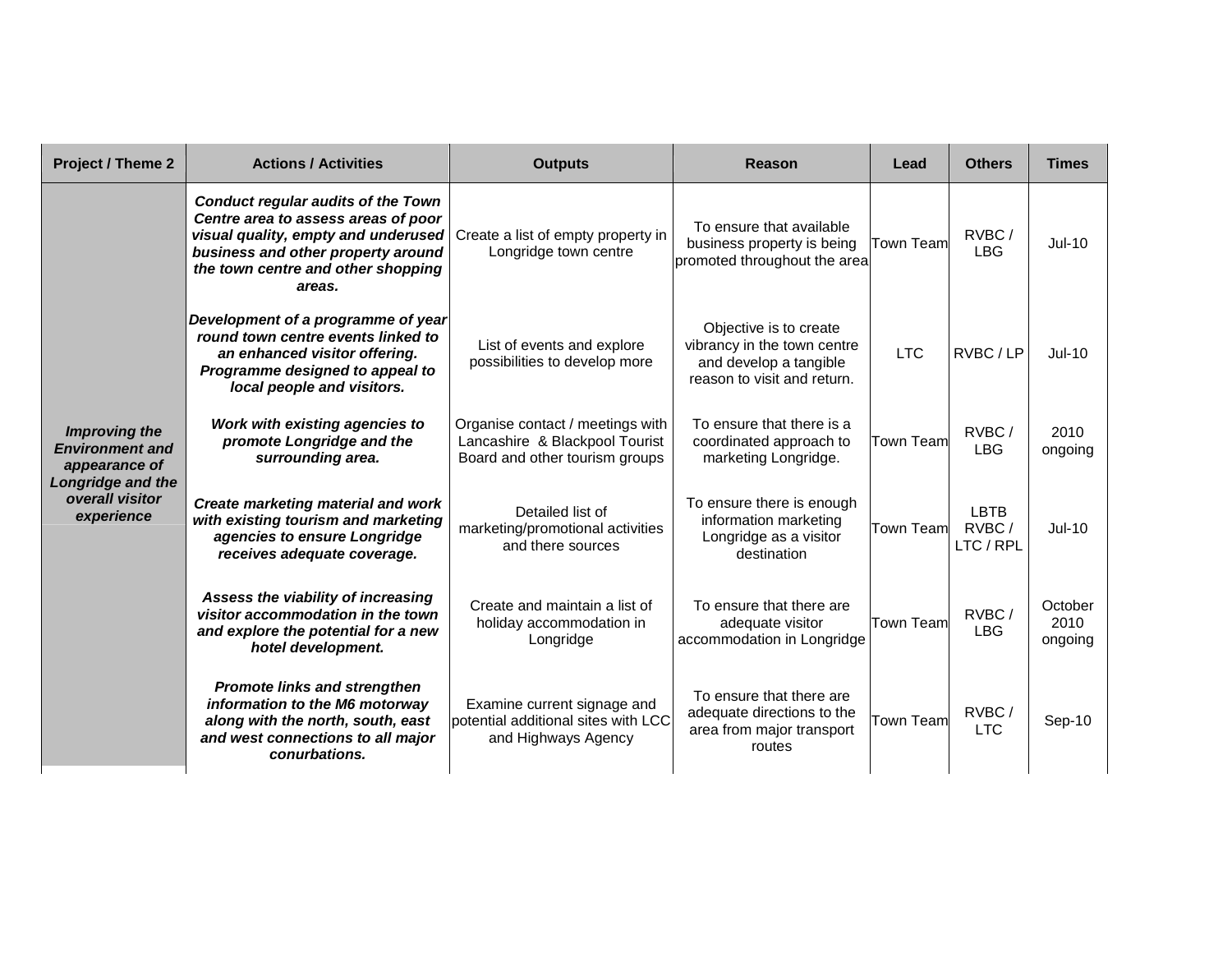| Project / Theme 2                                                                                    | <b>Actions / Activities</b>                                                                                                                                                              | <b>Outputs</b>                                                                                                                   | <b>Reason</b>                                                                                                   | Lead                | <b>Others</b>       | Times         |
|------------------------------------------------------------------------------------------------------|------------------------------------------------------------------------------------------------------------------------------------------------------------------------------------------|----------------------------------------------------------------------------------------------------------------------------------|-----------------------------------------------------------------------------------------------------------------|---------------------|---------------------|---------------|
|                                                                                                      | Assist in raising the customer<br>experience in all Longridge<br>businesses. Work with new and<br>existing businesses to develop a<br>strong hospitality offer.                          | Arrange through Preston College<br>Retail Centre of Excellence &<br><b>Business Link customer care</b><br>workshops in Longridge | This will focus on improving<br>customer experience and<br>undertaking appropriate<br>training where necessary. | <b>BLNW</b>         | RVBC/<br><b>LBG</b> | $Jul-10$      |
|                                                                                                      | Investigate the potential to<br>implement traffic calming along<br>Berry Lane and other routes into<br>and around the town centre.                                                       | Hold discussions with Lancashire<br>County Council to identify<br>possible improvement measures                                  | To help create a safer<br>environment for pedestrians<br>and shoppers along Berry<br>Lane                       | <b>Town Team</b>    | RVBC/<br>LTC / LCC  | <b>Nov-10</b> |
| <b>Environment and</b><br>appearance of<br><b>Longridge and the</b><br>overall visitor<br>experience | Assist the development of<br><b>Longridge Town Centre, including</b><br>the encouragement of independent<br>shops and its potential<br>development as a specialty<br>shopping centre.    | LBG to identify opportunities for<br>new business creation to enhance<br>the current retail offer in<br>Longridge town centre    | To assist the creation of an<br>attractive retail mix in the townTown Team<br>centre                            |                     | RVBC/<br><b>LBG</b> | Sept-10       |
|                                                                                                      | Support partners to develop<br>activities to improve visitor<br>experience (i.e. Longridge in<br><b>Bloom</b> )                                                                          | Longridge in Bloom currently<br>being worked on by Longridge<br>Partnership                                                      | Improve the appearance of<br>the area.                                                                          | <b>LTC</b>          | RVBC/<br>LBG/LP     | $Jul-10$      |
|                                                                                                      | Work with the private sector and<br><b>Longridge Partnership to</b><br>encourage the usage of Leisure<br>arts and cultural facilities.                                                   | Discuss with Cinema owners<br>future options and assist in<br>accessing potential funding                                        | To ensure Longridge retains<br>current leisure / cultural<br>facilities                                         | Town Team RVBC / LP |                     | $Oct-10$      |
|                                                                                                      | Introduce measures to further<br>enhance the character of Berry<br>Lane and its buildings such as the<br>old Fire Station, including potential<br>expansion of the Conservation<br>Area. | Set up a work programme of<br>street and building<br>enhancements/maintenance for<br>Berry Lane.                                 | Work with existing property<br>owners along Berry Lane                                                          | <b>LCC</b>          | RVBC/<br>LTC / LCC  | $Oct-10$      |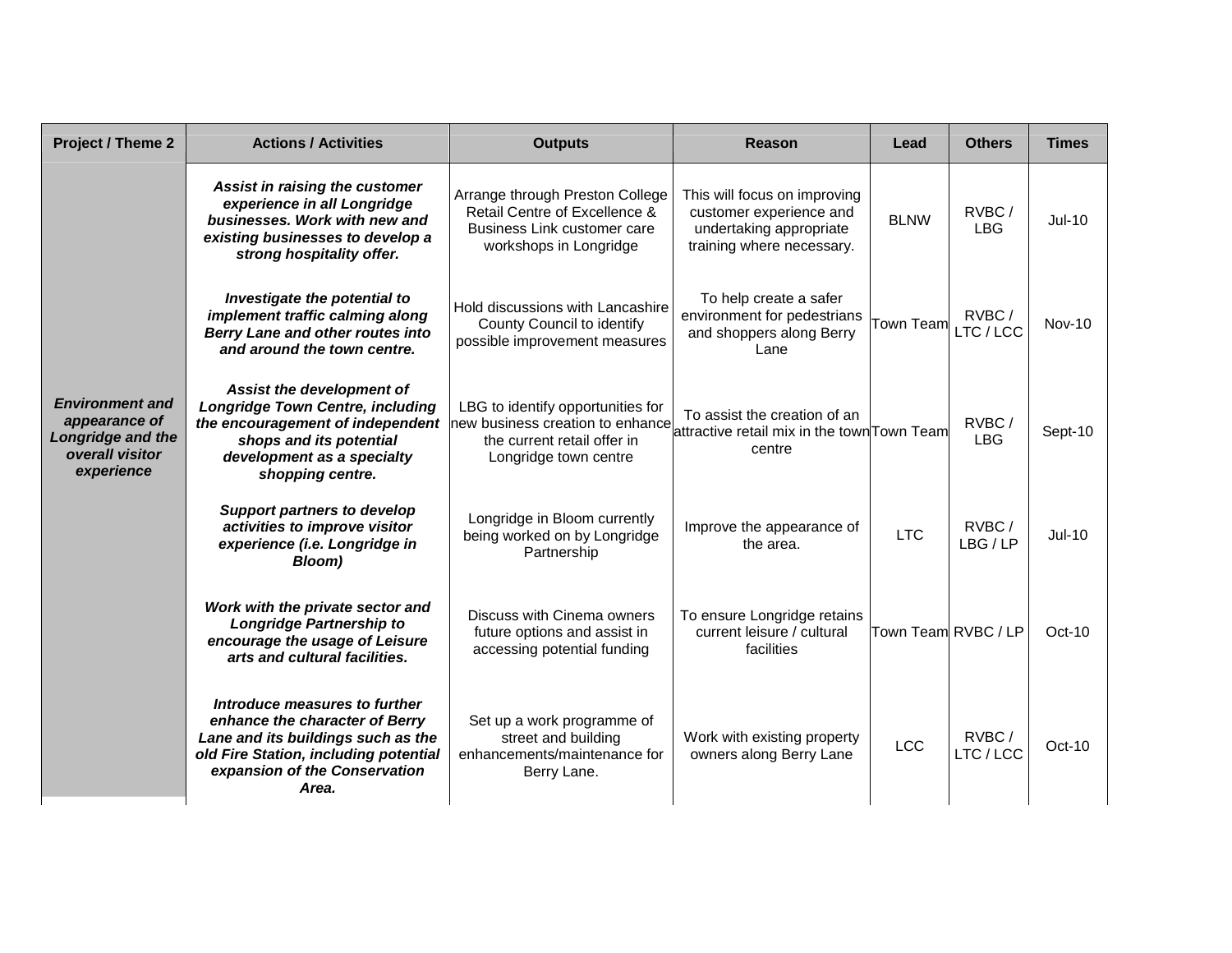| Project / Theme 3                                                                 | <b>Actions / Activities</b>                                                                                                                                                                                                                                                   | <b>Outputs</b>                                                                                                                | Reason                                                                                      | Lead         | <b>Others</b>             | <b>Times</b>                |
|-----------------------------------------------------------------------------------|-------------------------------------------------------------------------------------------------------------------------------------------------------------------------------------------------------------------------------------------------------------------------------|-------------------------------------------------------------------------------------------------------------------------------|---------------------------------------------------------------------------------------------|--------------|---------------------------|-----------------------------|
| <b>Enhancing the role of</b><br>Longridge as a Key<br><b>Rural Service Centre</b> | To research key service provision in<br>Longridge and the surrounding rural<br>area and identify gaps in need (i.e.<br>healthcare and other services).                                                                                                                        | Produce a register of key service<br>providers in Longridge                                                                   | To ensure that Longridge<br>has adequate provision of<br>services to the local<br>community | <b>LP</b>    | RVBC/<br>LBG / LP         | Jul - 10                    |
|                                                                                   | To research examples of good<br>practice in order to identify<br>opportunities that will enhance<br>economic position of Longridge and<br>how these can be best delivered.                                                                                                    | Examine case studies from other<br>town's with similar size and<br>demography                                                 | To assist the ongoing<br>development of the<br>Longridge economy                            | <b>RVBC</b>  | <b>RVBC</b>               | <b>July - 10</b><br>ongoing |
|                                                                                   | Work with transport providers to<br>seek ways to maintain and improve<br>provision of public transport in the<br>area particularly connections with<br>the rural hinterland, including<br>opportunities for community<br>transport schemes / community<br>enterprise options. | Map out provision of public<br>transport to include connections<br>with the rural hinterland.                                 | To assess where<br>improvements to provision<br>need to be made                             | Town<br>Team | RVBC/<br><b>LSEC</b>      | Oct-10                      |
|                                                                                   | Monitor the local economy through<br>key statistics, including those<br>related to business activity,<br>employment levels, business and<br>community training needs and<br>take-up, and land and premises<br>availability.                                                   | Create a list of key statistics for<br>Longridge (employment, no of<br>businesses etc) to be updated on<br>a quarterly basis. | To have up to date<br>statistical information about<br>Longridge                            | <b>RVBC</b>  | <b>LCC</b>                | <b>July - 10</b><br>ongoing |
|                                                                                   | Bring together private sector<br>partners, the council and existing<br>owners where appropriate with a<br>view to developing sites identified<br>for improvement.                                                                                                             | Firstly identify key sites for<br>improvement - Town Team to<br>discuss.                                                      | To identify new business<br>investment opportunities<br>in Longridge                        | Town<br>Team | RVBC/<br>LBG / LP<br>/LTC | $Oct-10$                    |